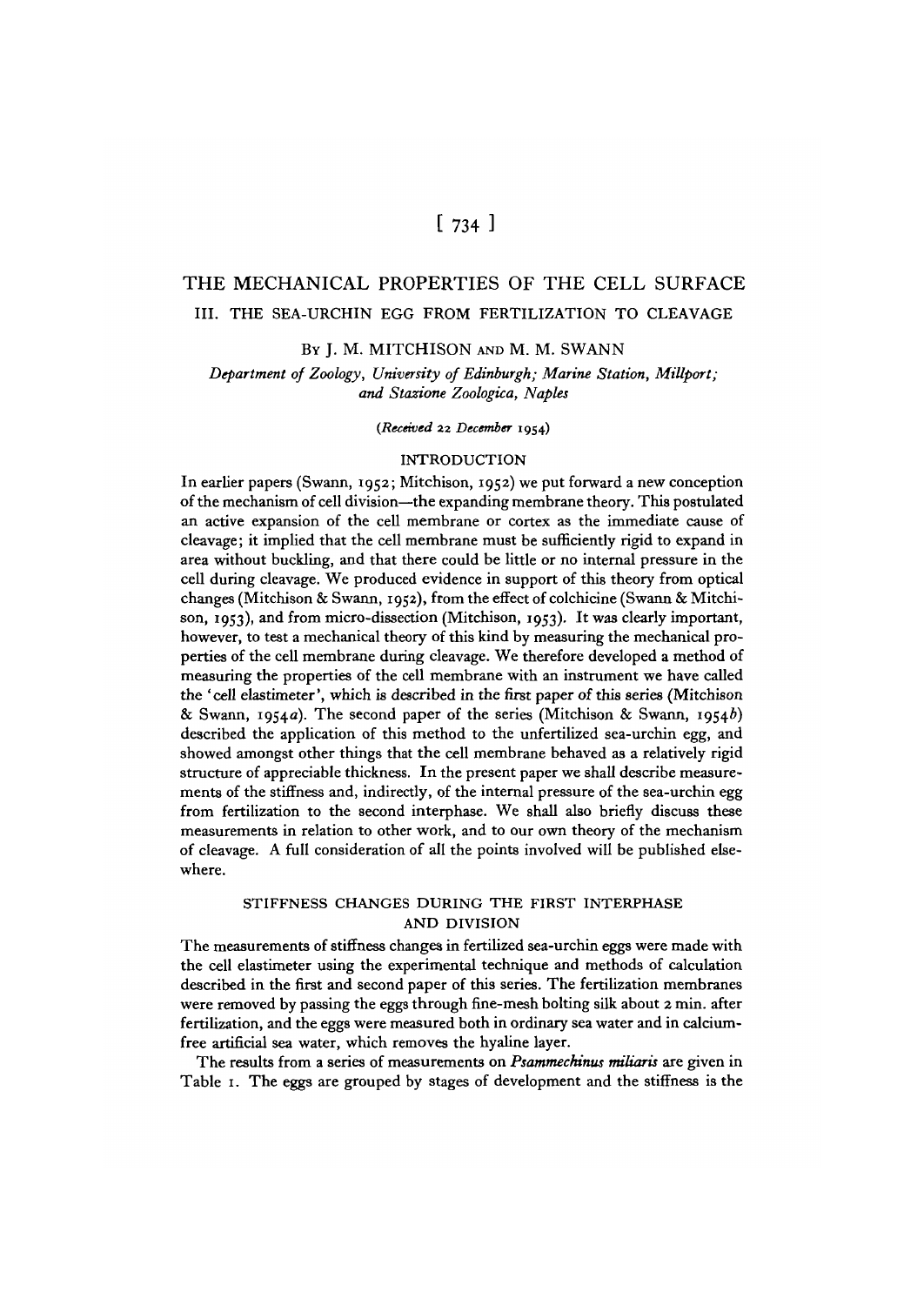average value for each group. This stiffness is given in dynes/cm.<sup>2</sup>/ $\mu$  deformation corrected for the standard condition of a 100 $\mu$  diameter egg and a 50 $\mu$  diameter pipette.

A difficulty arises in the case of the eggs which were measured when they were in the process of cleaving. Strictly speaking, neither the model experiments nor the correction process described in the first paper are applicable to the irregular shape of cleaving eggs. We have, however, treated eggs at this stage as though they were spheres of the same diameter as eggs before cleavage ( $105\mu$ ). This is somewhat arbitrary, but no other possible treatment seems to be any better. The effect is to make the corrected stiffness values for eggs in the later stages of cleavage somewhat smaller than the true values. If, on the other hand, these eggs had been treated as spheres of the same diameter as the blastomeres in second interphase  $(83\mu)$ , the stiffness values would have come out greater than the true values and would have been  $1.52$  times the values given in Table 1.

|  |  | Table 1. Stiffness of the membrane during development, Psammechinus miliaris                                               |  |  |
|--|--|----------------------------------------------------------------------------------------------------------------------------|--|--|
|  |  | (Corrected stiffness in dynes/cm. <sup>3</sup> / $\mu$ deflexion for 100 $\mu$ diameter egg and 50 $\mu$ diameter pipette) |  |  |

|                                             | Approximate                            | Ordinary sea water                 |                                                                          |                   | Calcium-free sea water           |                                                                          |                   |
|---------------------------------------------|----------------------------------------|------------------------------------|--------------------------------------------------------------------------|-------------------|----------------------------------|--------------------------------------------------------------------------|-------------------|
| Stage                                       | times after<br>fertilization<br>(min.) | $Cor-$<br>rected<br>stiff-<br>ness | Young's<br>modulus<br>$\times$ 10 <sup>4</sup> dynes/<br>cm <sup>3</sup> | No.<br>of<br>eggs | Cor-<br>rected<br>stiff-<br>ness | Young's<br>modulus<br>$\times$ 10 <sup>4</sup> dynes/<br>cm <sup>3</sup> | No.<br>of<br>eggs |
| Unfertilized                                |                                        | 8.2                                | 0.01                                                                     | 50                | 9.3                              | 1.03                                                                     | 10                |
| Early sperm aster                           | $3 - 15$                               |                                    | $\mathbf{o} \cdot \mathbf{s} \mathbf{8}$                                 | 8                 | 4.2                              | 0.47                                                                     | 9                 |
| Late sperm aster                            | $16 - 30$                              | $\frac{5.2}{8.4}$                  | 0.03                                                                     | 12                | 4.5                              | 0.50                                                                     | 13                |
| Streak                                      | $31 - 40$                              | 10.3                               | 1.14                                                                     | 9                 | 3.4                              | 0.38                                                                     | Ħ                 |
| Prophase, meta-<br>phase, early<br>anaphase | $41 - 53$                              | 12.6                               | 1.40                                                                     | 12                | 5.4                              | o·6o                                                                     | 20                |
| Mid anaphase                                |                                        | 33.9                               |                                                                          | $\mathbf{z}$      | 20.1                             | 2.24                                                                     | $\frac{5}{8}$     |
| Late anaphase,<br>early cleavage            | $54 - 55$<br>$56 - 58$                 | 61.3                               | $3.75$<br>$6.81$                                                         | Q                 | 57°                              | 6.32                                                                     |                   |
| Mid-cleavage,<br>late cleavage              | $59 - 60$                              | 39.4                               | 4.36                                                                     | 6                 | 49.0                             | 5'44                                                                     | 5                 |
| Interphase                                  | $6I -$                                 | 17.7                               | 1.96                                                                     | 6                 | 12.5                             | 1.39                                                                     | 8                 |

*Note.* (1) Average diameter of uncleaved eggs,  $105\mu$ , average diameter of blastomeres of cleaved eggs,  $83\mu$ . (2) Pipette diameter,  $50\mu$ . (3) The same batch of unfertilized eggs which gave the stiff-ness of 9.3 in c

The figures for Young's modulus are derived from the corrected stiffness values by the method described in the first paper. It should be emphasized that they are only approximate, and that they assume a membrane thickness of  $\mathbf{r} \cdot \mathbf{6}\mu$  and no internal pressure in the egg.

The stiffness values from Table 1 shown are in graphical form in Fig. 1, where the stiffness for each stage is plotted against the central time for that stage. A dotted line (whose maximum height is uncertain) is put in immediately after fertilization. This is derived from the results given in the next section (p. 738).

The results in ordinary sea water show a sudden rise in stiffness at fertilization followed by a fall, during the early sperm aster stage, to the lowest value reached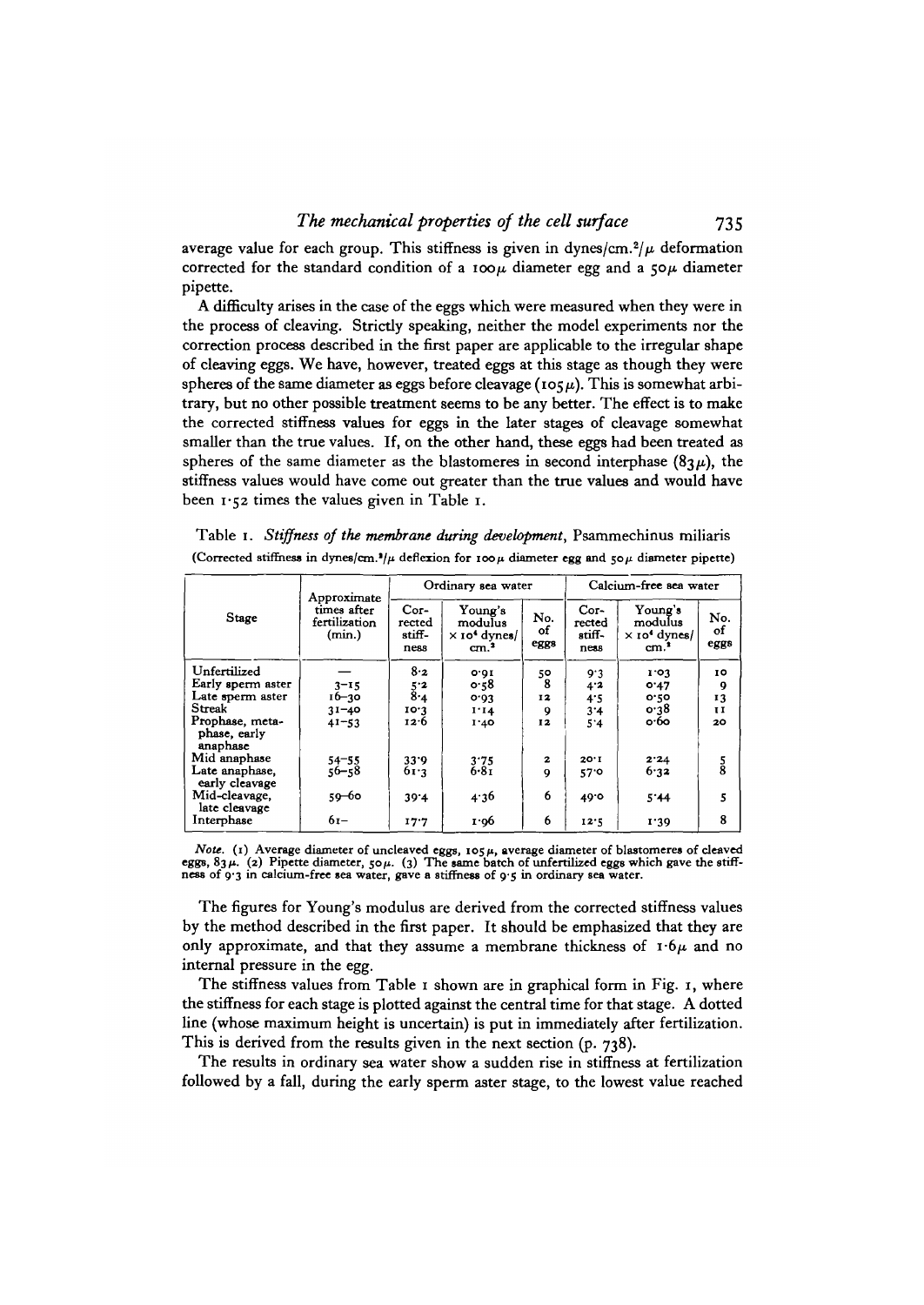during development. The stiffness then rises slowly until metaphase, after which it rises rapidly to reach a maximum during late anaphase and the early stages of cleavage. During the later stages of cleavage (when the furrow is cutting through the egg) the stiffness falls again and reaches a value in the second interphase which is more or less constant but is about twice as high as in the first interphase. The stiffness alters in all about twelvefold, the lowest value being in the early sperm aster stage, and the highest value in late anaphase (a change in Young's modulus from  $\sigma$ -58 x 10<sup>4</sup> to  $6.81 \times 10^4$  dynes/cm.<sup>8</sup>).



**Fig. I. Stiffness changes during first interphase and division. Eggs of** *Ptammechimts miliaris.* **Corrected stiffness is in dynes/cm.<sup>1</sup> //\* deformation for IOOJI diameter egg and** *\$on* **diameter pipette.**

The results in calcium-free sea water show the stiffness changes after the removal of the hyaline layer which appears on the outside of fertilized eggs during the sperm aster stage. There is no significant difference between the values in ordinary and in calcium-free sea water when the hyaline layer is not present, i.e. during the early sperm aster stage and in the unfertilized egg. As the hyaline layer develops, eggs in normal sea water become progressively stiffer than naked eggs, the greatest absolute difference (13<sup>.8</sup> units) occurring in mid-anaphase. In the later stages of cleavage the naked eggs give a higher stiffness value, but this is almost certainly due to the errors inherent in averaging on the rapidly falling curve. The naked eggs thus show the same general changes in stiffness as the eggs in ordinary sea water, except for the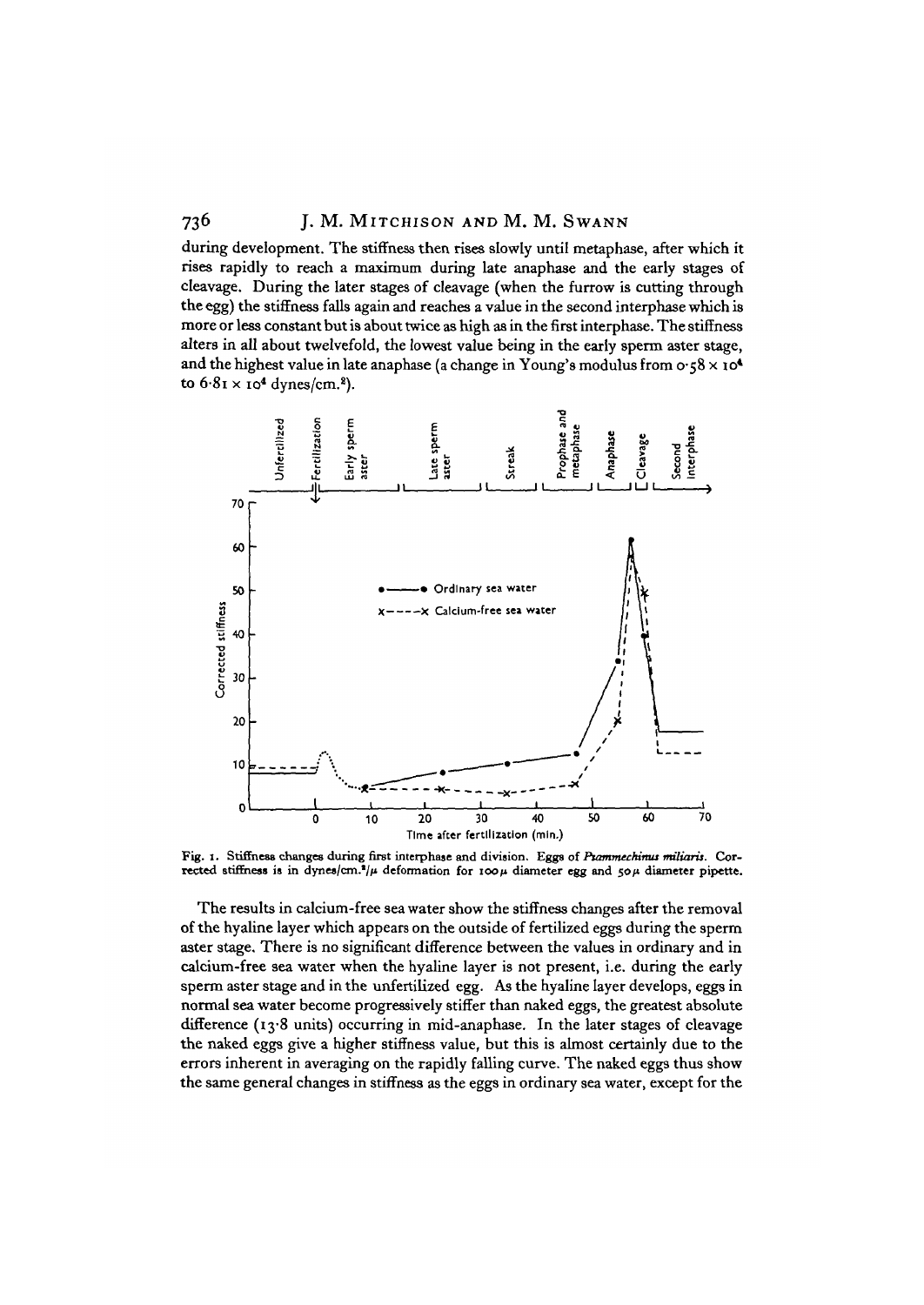absence of the slow rise up to metaphase. One can assume therefore that this slow rise is due to the development of the hyaline layer, which acts as an additional elastic membrane on the surface of the cell.

Although we have only presented one set of results on the fertilized eggs of *P. miliaris,* we have made a large number of similar measurements on the eggs of this species and of P. *microtuberculatus* and *Paracentrotus lividus.* These have all shown changes in stiffness similar to those illustrated in Fig. 1.



Fig. 2. Changes of deformation with constant pressure during first interphase and **division. Egg of** *Pscanmechimu rmiiaru.*

It might be expected, particularly at cleavage, that there would be variations in stiffness between different regions of the cell surface. We have looked repeatedly for such variations but have never found them at any stage, and there seems no doubt that the poles and the furrow regions of the dividing egg (at any rate during the early stages of cleavage) have similar mechanical properties at any given time. This is in agreement with the findings of Selman & Waddington (1955) on the very much larger eggs of amphibians. It is still possible, however, that the membrane in the depths of the furrow during late cleavage may have different mechanical properties, since this region cannot be reached with the elastimeter pipette.

An alternative method of investigating the changes in the membrane, is to keep an egg on the pipette with a constant pressure and follow the changes in deformation over a period of time. An example of such an experiment (a' constant pressure run') is shown in Fig. 2, for a fertilized egg of *Psammechinus miliaris* in calcium-free sea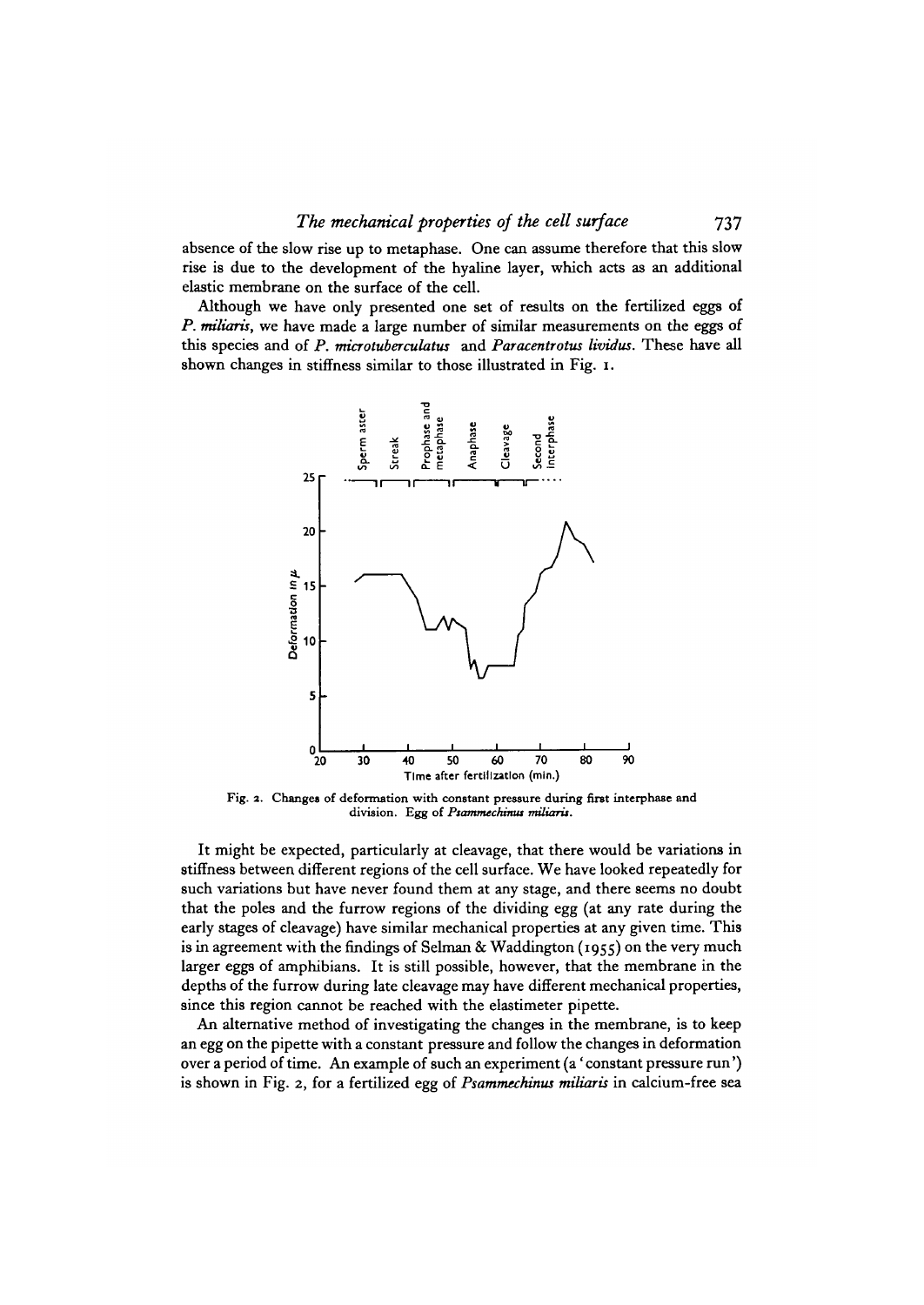water with a 41  $\mu$  pipette and a pressure of 6 dynes/cm.<sup>2</sup>. The deformation here behaves in the opposite way to stiffness, and it can be seen that there is a marked drop in the deformation during anaphase and the early part of cleavage. The advantage of this method is that it is easy to get the exact time relations of the changes in the membrane. For instance, this particular example shows a characteristic feature of other constant pressure runs, namely that the reduction in deformation (corresponding to the increase in stiffness) starts during prophase and reaches its minimum value in the middle of anaphase, *before* the start of cleavage. These constant pressure runs, however, suffer from the serious disadvantage that they do not give quantitative values for stiffness, and for this reason we have not used them to any great extent.

#### STIFFNESS CHANGES AT FERTILIZATION

It is impossible to make direct measurements of stiffness during the fertilization of normal eggs because of the fertilization membrane. As soon as the eggs are fertilized the stiffness rises to a high value, and the effect of the cell membrane cannot be separated from that of the fertilization membrane which is much stiffer than the interphase egg. If the fertilization membranes are stripped off with bolting silk, measurements cannot be made until at least 3 min. after fertilization, since the membranes must be fully elevated before stripping, and this takes about 2 min. The only way round this difficulty is to use eggs where the elevation of the fertilization membrane has been inhibited by previous treatment with trypsin. Runnström, Monné & Broman (1943), who discovered this effect, believe that it is due to the action of trypsin in digesting away the vitelline membrane, which acts as the precursor of the fertilization membrane. Whether or not there is a morphologically separable vitelline membrane, it is certainly true that trypsin causes a large and irreversible drop in the membrane stiffness of unfertilized eggs (down to  $\frac{1}{4}$  of normal eggs). This effect will be described in more detail in a subsequent paper on the effect of chemical agents on the unfertilized egg. After fertilization, trypsintreated eggs develop and cleave normally.

Experiments were done with the eggs of *P. microtuberculatus* which had been treated, when unfertilized, with a solution of  $\circ$  1 % by weight of trypsin in sea water for 5 min. These eggs were fertilized on the elastimeter slide, and stiffness measurements made as soon as possible. All the eggs showed a sharp rise in stiffness, which reached a peak of 4-5 times the value of the unfertilized trypsin-treated eggs within the first 3 min. after fertilization. In the next 5 min. the stiffness fell back gradually to a value slightly below that for normal eggs at the sperm aster stage. Fig. 3 shows the results from four typical eggs, together with the corrected stiffness values for trypsin-treated unfertilized eggs, for normal unfertilized eggs, and for normal fertilized eggs at the sperm aster stage. The precise position of the height and timing of the peak value for stiffness is uncertain, since it is impossible to make instantaneous measurements at fertilization. The peak, therefore, may be higher and come nearer to the moment of fertilization than the graphs indicate. These results are incorporated in Fig. 1 as the dotted line in the first part of the curve.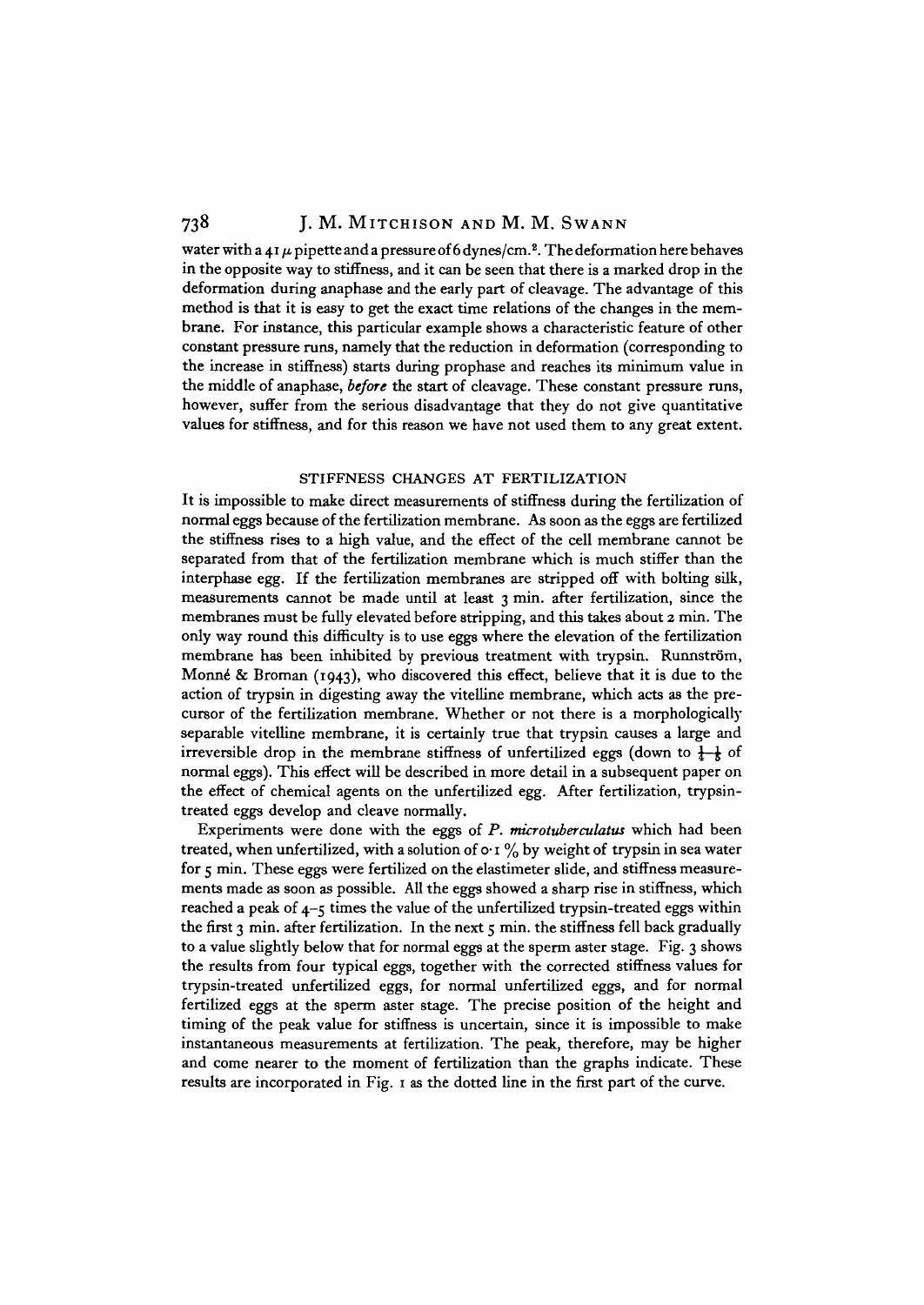It should be mentioned that constant pressure runs on trypsin-treated eggs give substantially similar results, with a drop in the deformation soon after fertilization.



Fig. 3. Stiffness changes at fertilization. Four eggs of *Prammechinus microtuberculatus*. A, stiffness of normal unfertilized eggs; B, stiffness of unfertilized eggs treated with trypsin; C, stiffness of normal fertilize normal fertilized eggs at sperm aster stage. Corrected stiffness is in dynes/cm.\*/ $\mu$  deformation<br>for 100 $\mu$  diameter egg and 50 $\mu$  diameter pipette.

#### MEASUREMENTS ON SWOLLEN AND SHRUNKEN EGGS

For a correct interpretation of stiffness values, some knowledge of the internal pressure of the egg is needed. This problem is discussed in the second paper of the series, on the unfertilized egg (Mitchison & Swann, 1954b), and the reader should refer to this paper for a fuller description of the methods which can be used to give an indication of internal pressure. Only a summary of the methods will be given below.

It should be possible to determine whether or not an egg has an internal pressure (and, therefore, a resting tension in the membrane) by measuring the stiffness when the egg has been shrunk in a hypertonic solution. If there is pressure initially, the stiffness should fall, while if there is no pressure the stiffness should remain more or less constant. In either case, if the egg is swollen in a hypotonic solution the stiffness should rise.

Stiffness measurements on swollen or shrunken eggs must be made at a stage when the normal stiffness is known fairly accurately. It is only possible, therefore, to use two stages in the fertilized egg: the sperm aster stage, where the stiffness remains relatively constant for a long time; and the late anaphase or the 'wall-sided' stage of early cleavage, where the equatorial region of the egg is straight-sided and the exact stage of the egg is accurately known. Stiffness measurements were accordingly made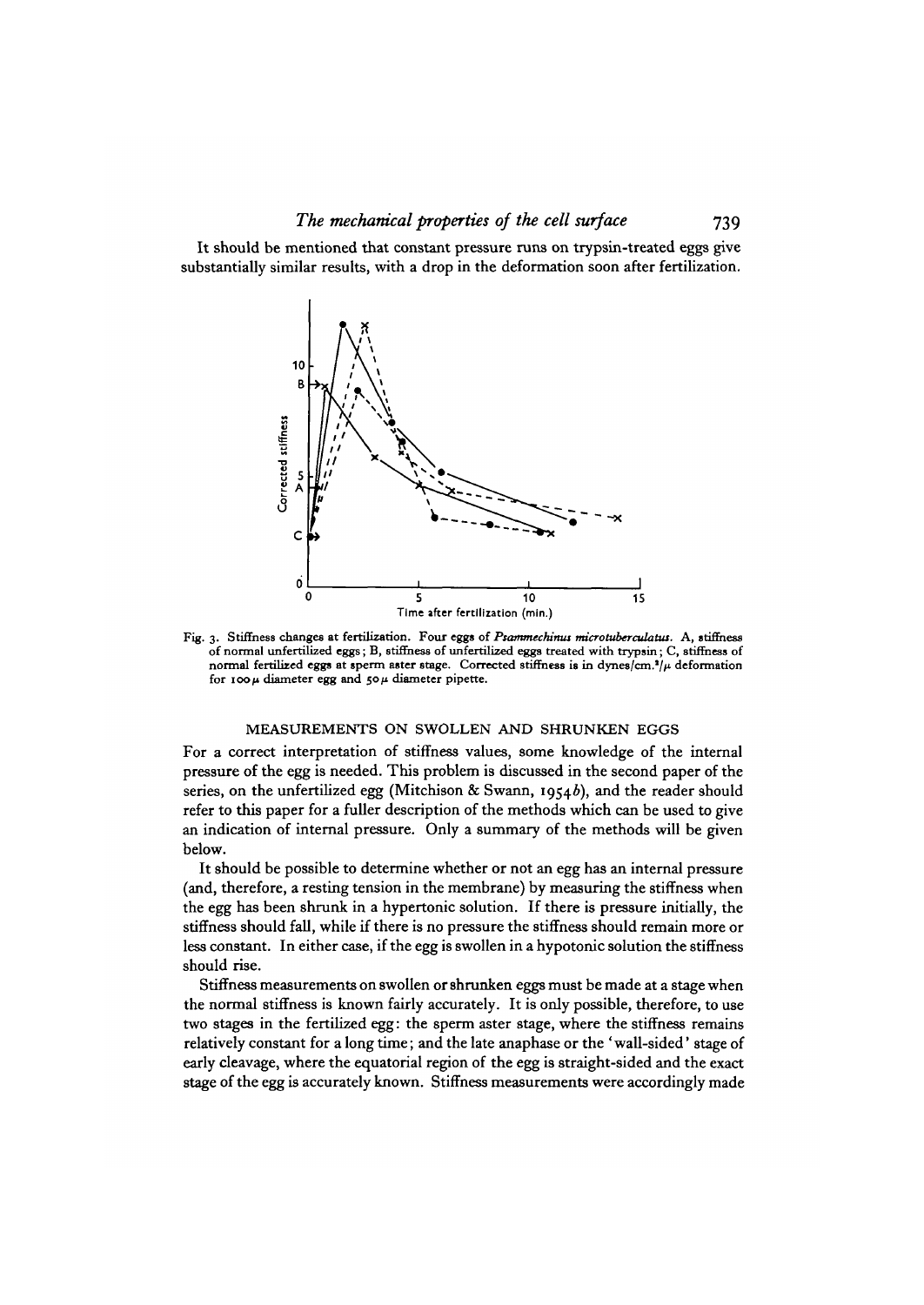on these two stages after the eggs *(P. microtuberadatus)* had been immersed for periods of 2-10 min. in the following media:

Approx. molarity

| 'Full hypotonic'<br>'Half hypotonic'<br>Normal Ca-free sea water | $\frac{1}{2}$ co ml. Ca-free sea water + 20 ml. dist. water<br>50 ml. Ca-free sea-water + 10 ml. dist. water | 0.30<br>0.45<br>0.54 |
|------------------------------------------------------------------|--------------------------------------------------------------------------------------------------------------|----------------------|
| 'Quarter hypertonic'                                             | 50 ml. Ca-free sea water $+$ 5 ml. 2M-NaCl                                                                   | 0.67                 |
| 'Half hypertonic'                                                | 50 ml. Ca-free sea water + 10 ml. 2M-NaCl                                                                    | o.78                 |
| 'Full hypertonic'                                                | 50 ml. Ca-free sea water $+$ 20 ml. 2M-NaCl                                                                  | o·o6                 |

The half and full hypertonic media were not used with the dividing eggs since they inhibited cleavage.

The results for late anaphase and early cleavage eggs are given in the first half of Table 2 and Fig. 4. It can be seen that there was a rise in stiffness, both in the hypotonic and the hypertonic media. Owing, however, to the rapid changes in stiffness that take place at this stage, there was a wide scatter in the measurements (see the last column of Table 2). A t test  $(P = o \circ \varsigma)$  shows that, although the difference between the stiffness in full hypotonic and in normal sea water is significant, the other differences are not. We can conclude, therefore, that the cleavage eggs were behaving as though they had no internal pressure in ordinary sea-water; they showed a rise in stiffness when swollen, but no significant change in stiffness when shrunk.

The results for the eggs at the sperm aster stage are given in the second half of Table 2 and Fig. 5, and all the differences are significant  $(P = o \cdot o \cdot \tau)$  except those between eggs in half hypertonic or half hypotonic and eggs in normal sea water. Although these results show a fall in stiffness in hypertonic media (as would be expected if there was an internal pressure in the normal egg at this stage), they also show a fall in hypotonic media. This experiment has been repeated twice, and in each case has given results similar to those in Table 2. The fall in stiffness in hypotonic media is an anomalous result if the egg is behaving like a simple elastic walled ball, since, whatever the normal pressure, the stiffness should increase when the egg is swollen. These results are discussed later (p. 744), and a possible explanation for them is given.

A direct method, of quite a different sort, was used to set an upper limit for the possible initial stretch of the membrane. The existence of an internal pressure implies, of course, that there is such an initial stretch. Eggs of *P. microtuberadatus,* at the sperm aster stage (15 min. after fertilization) and at late anaphase, were placed in hypertonic solutions of different strengths and were examined under the microscope after about 3 min. in order to find the smallest degree of hypertonicity which caused a visible wrinkling of the membrane. These solutions were found to be 50 ml. sea water  $+5$  ml. 2M-NaCl for the sperm aster eggs, and 50 ml. sea water  $+15$  ml. 2M-NaCl for the late anaphase eggs. Eggs from the same female were also photographed in these solutions and subsequently measured, together with controls in normal sea water. Figures are given in Table 3 for the mean diameters (mean of major and minor axes) of fifty eggs, for the standard deviation of the mean diameters and for the average ellipticity (major axis/minor axis).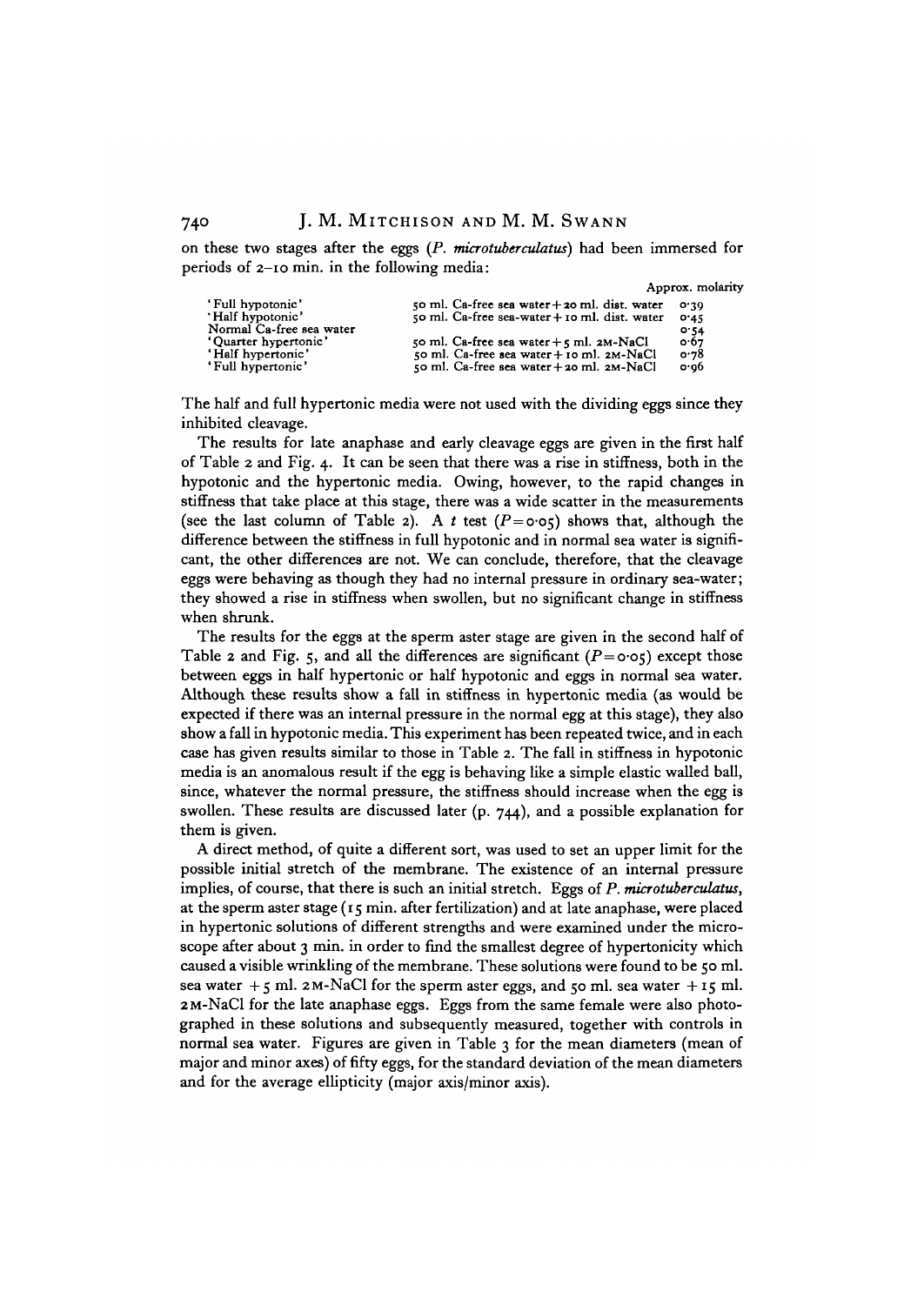| Stage             | Medium             | No.<br>Molarity<br>оf<br>eggs |    | Average<br>diameter<br>$(\mu)$ | Corrected stiff-<br>ness (dynes/<br>$cm.$ <sup>2</sup> / $\mu$ deflexion<br>for $100 \mu$ egg<br>and $50\mu$ pipette) |                       |
|-------------------|--------------------|-------------------------------|----|--------------------------------|-----------------------------------------------------------------------------------------------------------------------|-----------------------|
|                   |                    |                               |    |                                | Mean                                                                                                                  | Standard<br>deviation |
| Late anaphase and | Full hypotonic     | 0.39                          | 37 | 119                            | 56.o                                                                                                                  | 29.9                  |
| early cleavage    | Half hypotonic     | 0.45                          | 19 | 115                            | 36.5                                                                                                                  | 22.5                  |
|                   | Normal             | 0.54                          | 15 | 110                            | 34.4                                                                                                                  | 16.6                  |
|                   | Quarter hypertonic | 0.67                          | 18 | 105                            | 45.9                                                                                                                  | 19.8                  |
| Sperm Aster       | Full hypotonic     | 0.39                          | 16 | 119                            | 2.04                                                                                                                  | 0.76                  |
|                   | Half hypotonic     | 0.45                          | 14 | 115                            | 3.67                                                                                                                  | O.94                  |
|                   | Normal             | 0.54                          |    | 110                            | 5.04                                                                                                                  | o 8q                  |
|                   | Half hypertonic    | 0.78                          | 13 | 102                            | 4.41                                                                                                                  | 1.60                  |
|                   | Full hypertonic    | o•o6                          | 15 | 96                             | 3.41                                                                                                                  | 0.36                  |

Table 2. *Stiffness of swollen and shrunken eggs,* Psammechinus microtuberculatus



**Fig. 4. Stiffness of swollen and shrunken eggs during later anaphase and wall-sided stages. Eggs of** *Psammechinus microtuberculatus.* Corrected stiffness is in dynes/cm.<sup>\*</sup>/ $\mu$  deformation for 100 $\mu$ **diameter egg and 50** *\i* **diameter pipette.**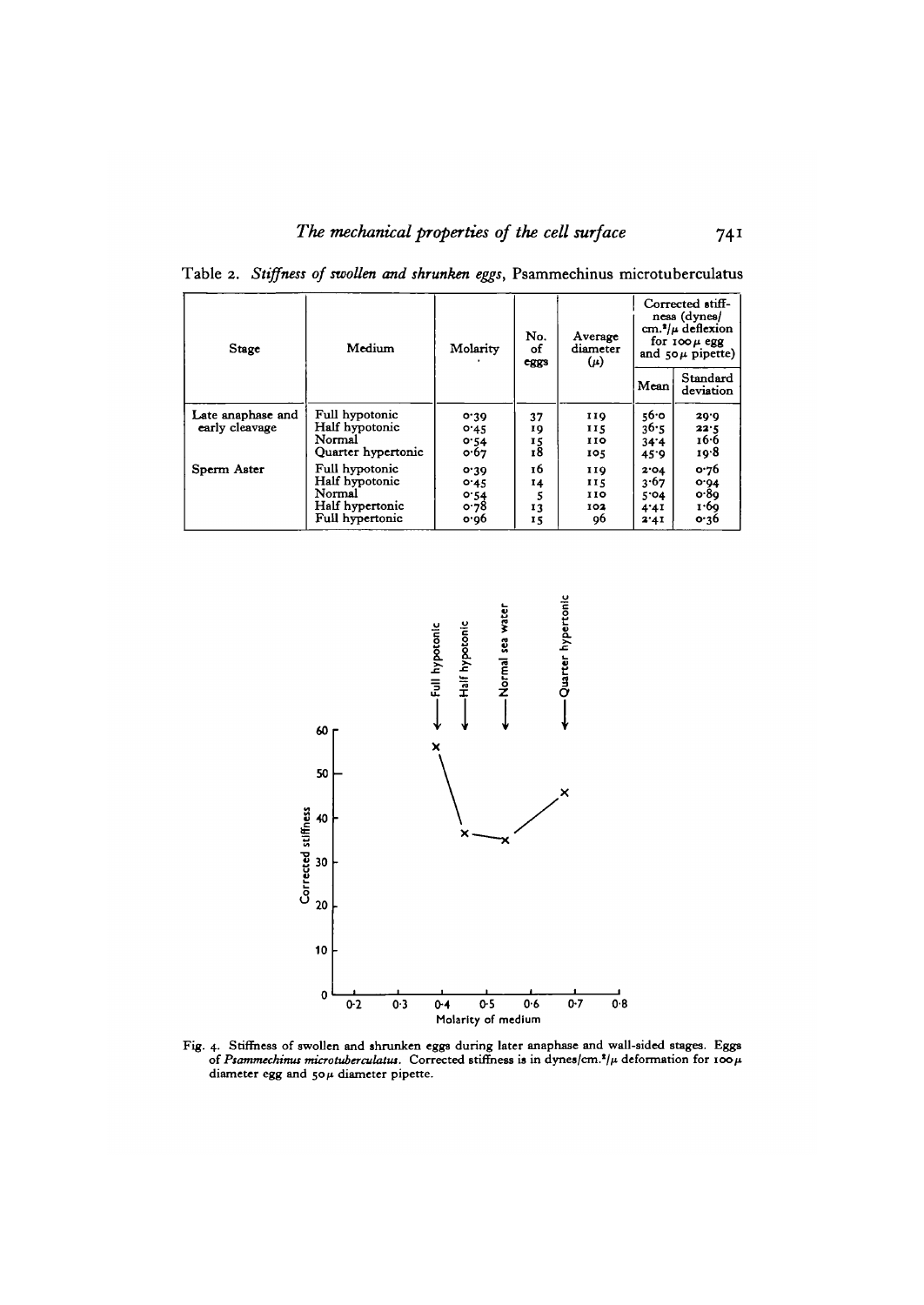These results show that wrinkling first occurred when there had been a  $3.5\%$ linear shrinkage with the sperm aster eggs and a  $9.0\%$  shrinkage with the anaphase eggs. Since wrinkling cannot take place when there is an internal pressure, the membrane cannot normally be stretched by more than  $3.7\%$  (linear) from the resting state in the case of sperm aster eggs, and  $9.7\%$  in the case of anaphase eggs.



Fig. 5. Stiffness of swollen and shrunken eggs during the sperm aster stage. Eggs of *Psammechinus microtuberculatus.* **Corrected stiffness is in dynes/cm.<sup>1</sup> //! deformation for 100/1 diameter egg and 50/i diameter pipette.**

Table 3. *Wrinkling of fertilized eggs,* Psammechinus microtuberculatus

| Stage         | Medium                                | Average<br>diameter<br>(μ) | Standard<br>deviation<br>(μ) | Average<br>ellipticity |
|---------------|---------------------------------------|----------------------------|------------------------------|------------------------|
| Sperm aster   | Normal sea water                      | 113                        | 5.5                          | 1.025                  |
| Sperm aster   | 50 ml. sea water $+$ 5 ml. $2M-NaCl$  | 100                        | 6.9                          | I 027                  |
| Late anaphase | 50 ml. sea water $+$ 15 ml. $2M-NaCl$ | 103                        | 11'3                         | 1.038                  |

By combining these figures with the stiffness values from Table 1 and with the data given in fig. 16 of the first paper, we can now set an upper limit for the possible internal pressure in normal eggs. During the early sperm aster stage, the maximum possible internal pressure is 19 dynes/cm.<sup>2</sup>, which would reduce the value for .<br>Young's modulus from 0.58 x 10<sup>4</sup> to 0.48 x 10<sup>4</sup> dynes/cm.<sup>2</sup>. During late anaphase, the maximum possible pressure is 500 dynes/cm.<sup>2</sup>, and this would reduce the value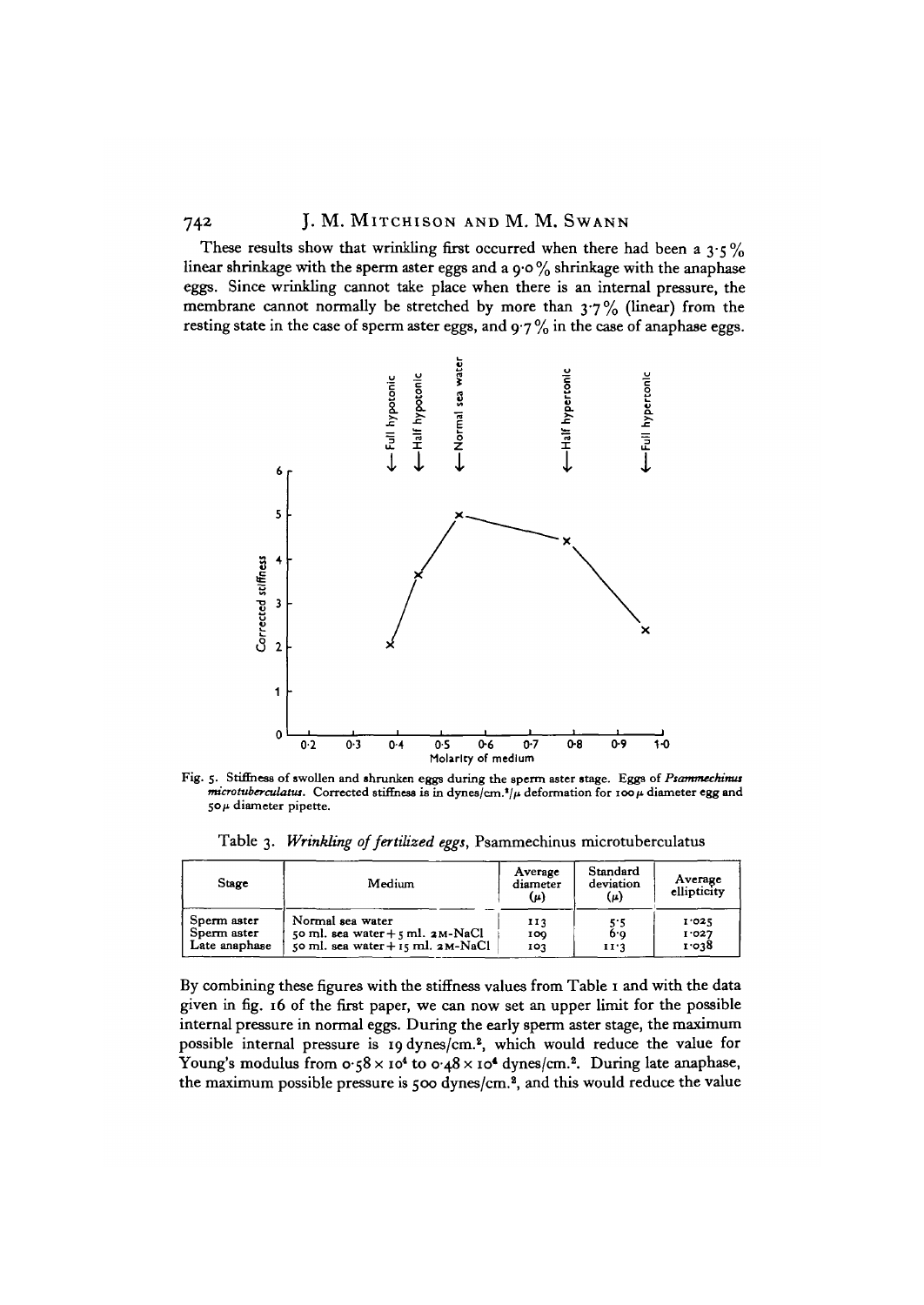for Young's modulus from  $6.81 \times 10^4$  to  $4.35 \times 10^4$  dynes/cm.<sup>2</sup>. It must be emphasized that these pressure values are only upper limits and do not imply that there is necessarily any pressure at all. It may also be noted that there are at least two reasons for supposing that these experiments may overestimate the degree of shrinkage before wrinkling, and therefore the internal pressure. In the first place, the earliest signs of wrinkling are very difficult to detect under the microscope, and may occur with even smaller amounts of shrinkage than those found above. Secondly, it is probable that the initial effect of reducing the volume of a slightly elliptical body like an egg will be to increase the ellipticity rather than to produce wrinkling. Such an increase was in fact found in these experiments, as can be seen from Table 1.

# DISCUSSION

### I. *The experimental results*

The elastimeter measurements have shown that there are large changes in the stiffness of fertilized eggs during the division cycle. We have assumed that these represent changes in the elastic (Young's) modulus of the membrane, but there are three other factors which could also affect the measured stiffness. These are changes in the membrane thickness, changes in the internal pressure, and the existence of internal cytoplasmic rigidity, e.g. asters. Each of these factors will be discussed below.

It has been assumed, for the purpose of calculating Young's modulus, that the cortical thickness stays constant at about  $\mathbf{r} \cdot 6\mu$ . Changes in thickness would, of course, produce changes in the measured stiffness, but the thickness would have to increase about eightfold, i.e. from  $1.6$  to  $12\mu$ , to account for the twelvefold increase of stiffness between the sperm aster and the anaphase egg (see first paper, figs. 11 and 12). In fact there is no evidence at all of such a change, and Mitchison (1956) concludes that the membrane is roughly  $\mathbf{r} \cdot \mathbf{y}$  thick throughout the first interphase and division. The only evidence that conflicts with this is the observation by Chambers (1938a), that an oil drop in a cleaving *Lytechinus* egg is indented about  $5\mu$  ahead of the advancing furrow. This large figure for the membrane thickness may be due to different conditions in another species of sea urchin (Chambers finds that the experiment does not work with *Arbacid),* or it may simply be an overestimate caused by the difficulty of making accurate optical observations in the narrow furrow neck.

The presence of the asters (sperm aster and amphiaster) within the egg may also affect the elastimeter readings. From microdissection experiments asters are known to behave as discrete solid bodies, so that, unless care is taken, a deformation of the egg designed to measure the mechanical properties of the membrane may in fact be measuring the properties of the asters. This seemed to us a serious objection to Cole's (1932) method of measuring membrane properties by means of large compressions, and we designed the elastimeter to get over this difficulty as far as possible. The maximum deformation used with the elastimeter (a hemispherical bulge) only involves about a  $5\%$  increase in the surface area of the membrane, and it is very unlikely that an aster could affect the readings unless it completely filled the whole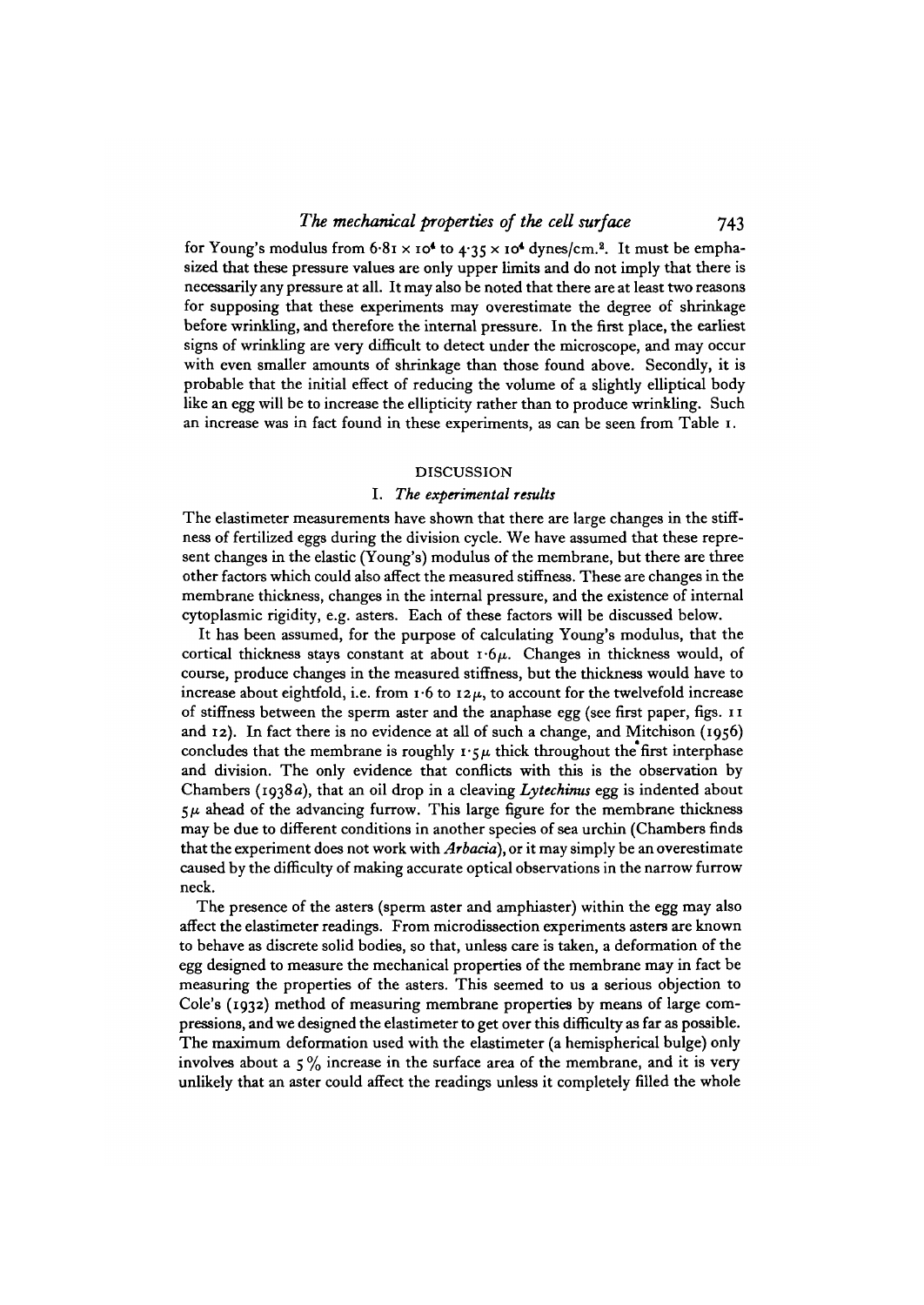cell and was attached to the membrane. Despite the arguments of Dan (1943), it seems that the asters are *not* attached to the surface since they can be moved about both by microdissection needles and by centrifuging (Harvey, 1935). It is also apparent in our own time-lapse films that the granules in the surface of a cleaving egg move independently of the asters. A further piece of evidence which suggests that the asters are not involved in the stiffness measurements is that the lowest stiffness values are reached during the sperm aster stage when there is an aster filling most of the cell. The stiffness only begins to rise markedly in metaphase when the sperm aster has disappeared and the amphiasters are so small that they could not affect the elastimeter readings. This is the exact reverse of what would be expected if the asters were responsible for the stiffness. Admittedly, the highest stiffness values are reached in late anaphase when the amphiasters are at their maximum size, but a similar rise in stiffness is shown at the equivalent time in eggs where the asters are suppressed by the action of colchicine (Swann & Mitchison, 1953). The peak stiffness of eggs in colchicine is not as high as in normal cleaving eggs, but it seems likely that colchicine weakens the membrane as well as destroying the asters. In conclusion, we believe that the asters are not affecting the stiffness measurements, though we cannot produce definite evidence at all stages. Ideally, we should like to make completely separate measurements on the membrane and the asters in a normal cleaving egg, but it would be difficult to do so.

The third factor which may affect the stiffness measurements, namely internal pressure, raises the most difficult problem of all. We have shown in the first and second papers that for any given stiffness value there is a series of solutions for Young's modulus and internal pressure varying from no internal pressure and a relatively high modulus to a high internal pressure and a relatively low modulus. The measurements on the wrinkling point set an upper limit to the possible internal pressure, and, in the case of the sperm aster stage, show both that the maximum possible pressure is very low (19 dynes/cm.<sup>2</sup> or 1/50,000 of an atmosphere) and that there is only a small difference between the possible limits of the modulus  $(\text{o} \cdot 58 - \text{o} \cdot 48 \times \text{10}^4 \text{ dynes/cm.}^2)$ . In the case of the late anaphase eggs, however, although the limits of the modulus are still fairly close  $(6.81 - 4.35 \times 10^4)$ , the maximum possible pressure is relatively large (500 dynes/cm.<sup>2</sup> or 1/2000 of an atmosphere) because of the much higher absolute value of the modulus. This is not very informative if we wish to know the pressure changes at cleavage (which may be important in deciding between certain theories of cell division) since, as should be emphasized again, the method only sets an upper limit. The only other information about the internal pressure comes from the stiffness changes in hypo- and hypertonic media. With the anaphase and early cleavage eggs, the results seem to show that there is no internal pressure since there is no significant fall in the stiffness in hypertonic solution. Exactly comparable results were found for the unfertilized egg, as described in the second paper of the series. We have, however, to take account of the anomalous result with sperm aster eggs, which showed a fall in stiffness when swollen in hypotonic media. The most likely explanation of this result appears to be that the membrane itself is becoming hydrated and therefore weaker in hypotonic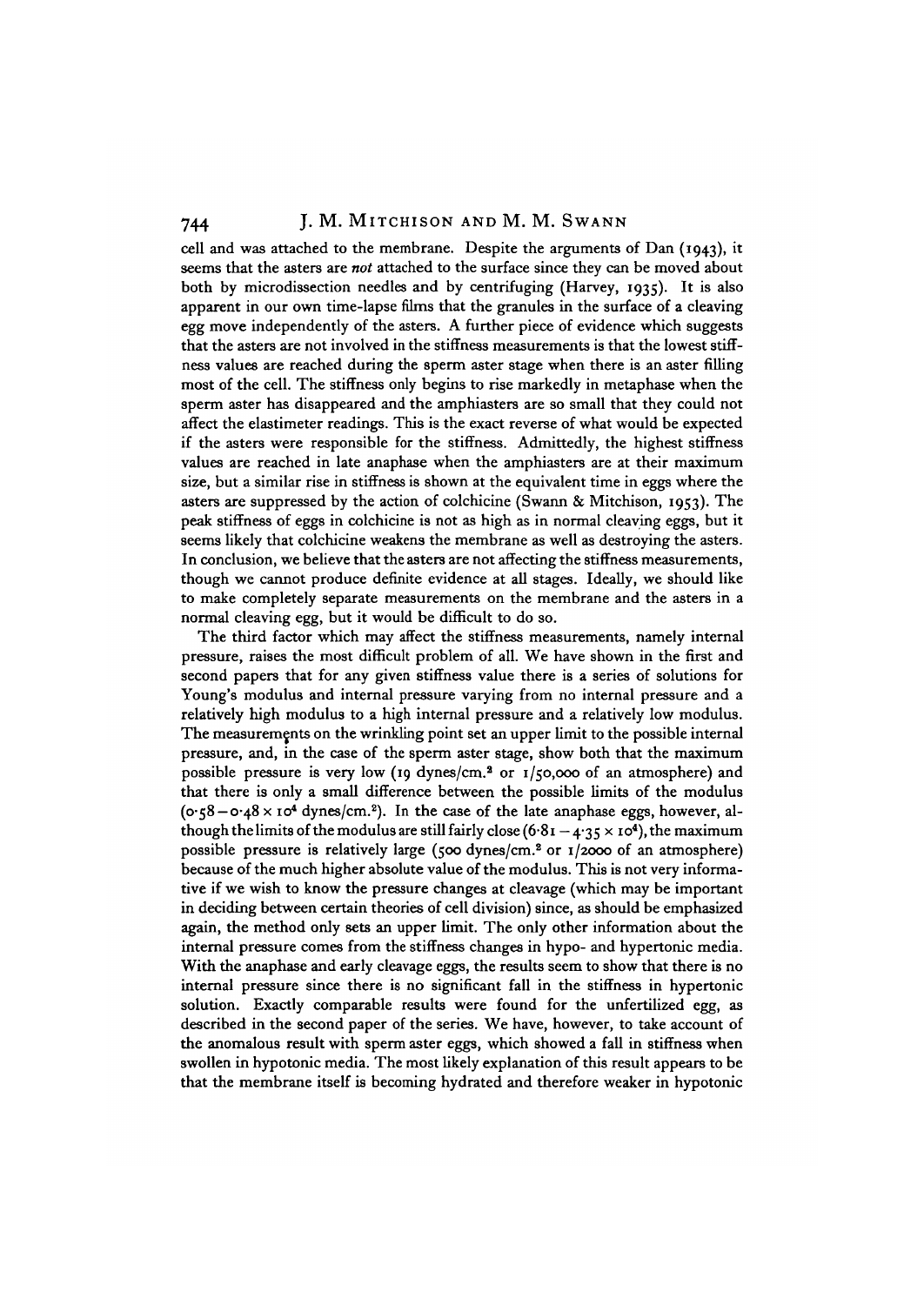media, and that this weakness more than compensates for the increased stiffness caused by the stretching. Another possibility is that the weak membrane at this stage of development reaches a 'yield point', analogous to that described in the first paper, after only a small degree of stretch. In view of this effect, however, we do not feel justified in drawing any conclusions about the fall in stiffness of the shrunken sperm aster eggs in hypertonic media, which would otherwise indicate a positive pressure in the normal egg. Although these anomalous effects only occur when the membrane has the very low stiffness values characteristic of the sperm aster stage, they inevitably throw some doubt on the validity of the other stiffness measurements made in hypo- and hypertonic media on unfertilized and cleaving eggs.

Even if the maximum possible pressure were present within the eggs, it is clear that the Young's modulus of the membrane would still follow a curve very similar in shape to that given in Fig. 1. The peak value in late anaphase and early cleavage would be reduced by 36%, and the trough at the sperm aster stage would be reduced by 17 *%.* We cannot say definitely what would happen to the values at other stages, but it seems very likely that they would be scaled down proportionately.

In conclusion, it is evident from the wrinkling experiments, that the maximum possible pressure at the sperm aster stage is very low, but it is difficult to be certain of the pressure in the cleaving egg. Wrinkling point experiments set a relatively high upper limit for pressure at cleavage, though stiffness measurements on shrunken eggs suggest that there is in fact no pressure at this stage. But the anomalous results of comparable experiments on the sperm aster stage throw some doubt on all the stiffness measurements on shrunken eggs.

The only means of settling this problem finally would be to make direct measurements of internal pressure, but the values are so low in absolute terms that this would be very difficult. Measurements have, in fact, been made of the internal pressure of other eggs by inserting into them a micropipette connected to a manometer, but they have mostly given very high and, we suspect, quite misleading values. We have found from our own experience that there are two sources of error in such measurements which are very difficult to overcome; the tendency of the cytoplasm to clog the pipette, and the inadequacy of the seal between the pipette and the cell surface.

#### II. *Earlier work on the mechanical properties of fertilized egg membranes*

One of the earliest attempts at measuring changes in the mechanical properties of the cell surface during the division cycle was that of Vies (1926), who observed the degree of flattening of the sea-urchin egg under gravity, and calculated from this the surface tension using a ' sessile drop' formula. He found a decrease after fertilization and a sharp rise at about metaphase, followed by a fall during and after cleavage. His absolute values lie between 10 and 20 dynes/cm., and are 100 or more times greater than the values found by Cole (1932) and others. However, McCutcheon, Luck6 & Hartline (1931), and we ourselves, have been unable to detect any flattening under gravity, while Harvey & Fankhauser (1933) have pointed out that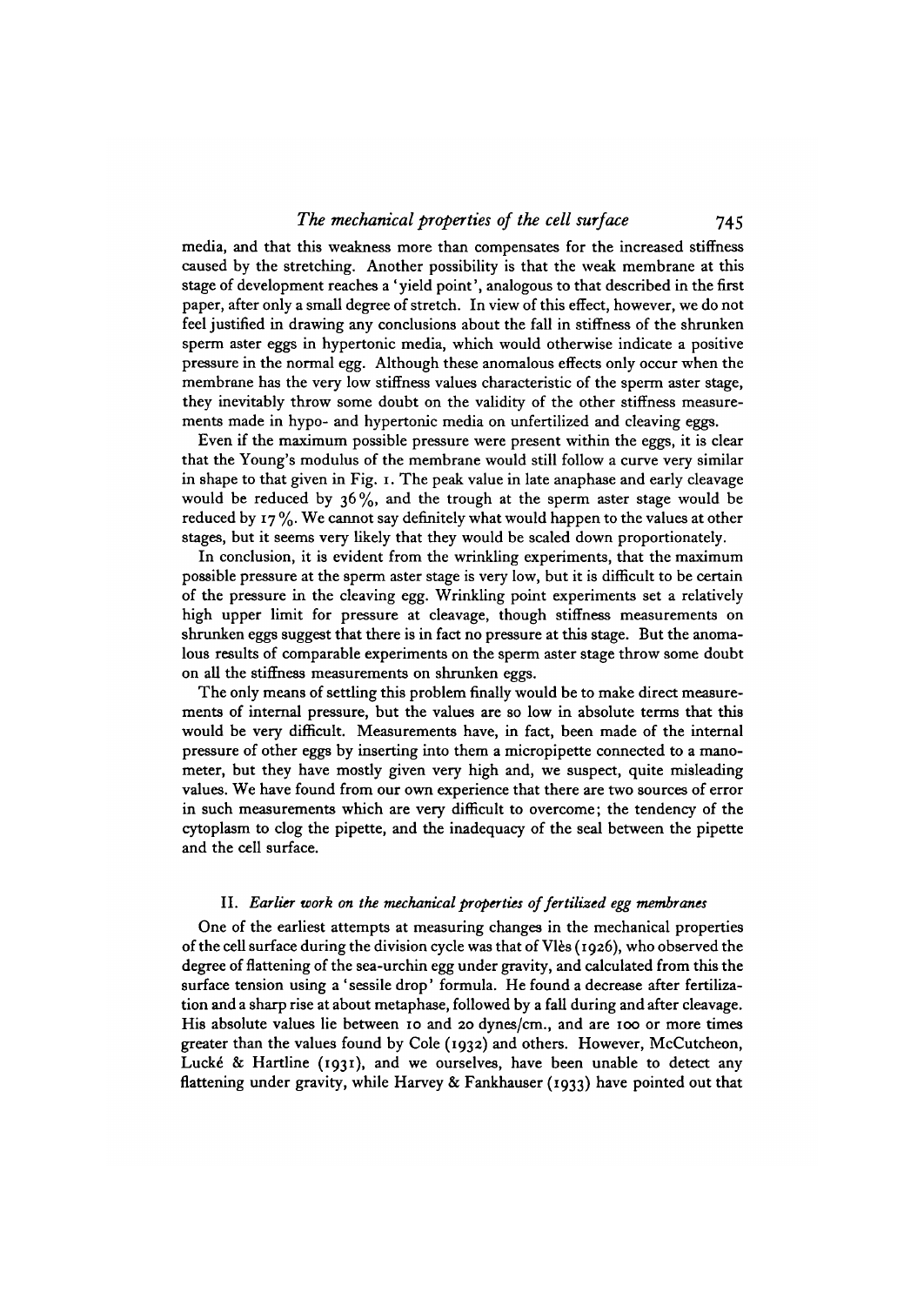the formula used by Vies to calculate surface tensions is in any case wrong. It seems fairly certain, therefore, that Vlès's results are erroneous.

Harvey & Fankhauser (1933) applied the same method as Vles to salamander eggs, though using another formula. They found a fall in tension at fertilization, with a slight rise before the first cleavage. But they mention that these results may be vitiated by changes in cytoplasmic gelation, and in the density of different regions of the egg. In any case, as Harvey & Danielli (1938) point out, no sessile drop formula is strictly applicable to a cell with an elastic membrane.

Cole & Michaelis (1932) applied Cole's (1932) gold-beam method to fertilized *Arbacia* eggs, but somewhat surprisingly found no changes during the mitotic cycle. There are, however, two reasons why these results cannot be regarded as conclusive. First, the experiments were done, as the authors point out, on unsatisfactory eggs at the end of the season. Secondly, this method of measurement involves large compressions of the eggs and is probably inaccurate when they contain asters.

The remaining attempts to measure the mechanical properties of the surface have involved centrifugation. Harvey (1933) measured the ease with which *Arbacia* eggs could be broken in two by centrifuging, and found that the strength of the surface declined within a few seconds of fertilization, continued to decline for some minutes, and then later rose again. This method, however, relies on first stratifying the cytoplasm, and is therefore sensitive to variations in cytoplasmic gelation as well as the strength of the surface. There is also an additional complication in *Arbacia* due to the increase at fertilization of the proportion of the dense pigment granules which are caught in the cortex. This should diminish the apparent ease of splitting. Somewhat similar experiments have been carried out by Heikens (1947) using *Limnaea* eggs. He found that 'tension at the surface', expressed as the ratio of breadth to length in centrifuged eggs, was low during polar body extension, and shortly before cleavage, but rose during and after cleavage. Here again the results are inevitably confused by the state of the cytoplasm and the ease with which it can be stratified.

A different technique was employed by Brown (1934), who measured the centrifugal force necessary to dislodge the pigment granules from the cortex of *Arbacia* eggs, and move them to one side of the cell. He expressed his results in terms of relative units of viscosity, though pointing out that this is not strictly appropriate. He found a small peak of viscosity in the early stages of mitosis, and a sharp rise just before cleavage.

Brown's results have been criticized by Wilson (1951), on the grounds that many of the pigment granules in *Arbacia* are not contained in the cortex, and that the method really measures a combination of cortical and cytoplasmic rigidity. Wilson himself has attempted to get over this difficulty by observing the cortical granules themselves in the eggs of *Chaetopterus,* rather than noting the appearance or otherwise of granules at the centrifugal pole of the egg. There were no very striking changes in cortical rigidity, though there was a slight fall after fertilization. Rigidity appeared to be constant before and after cleavage.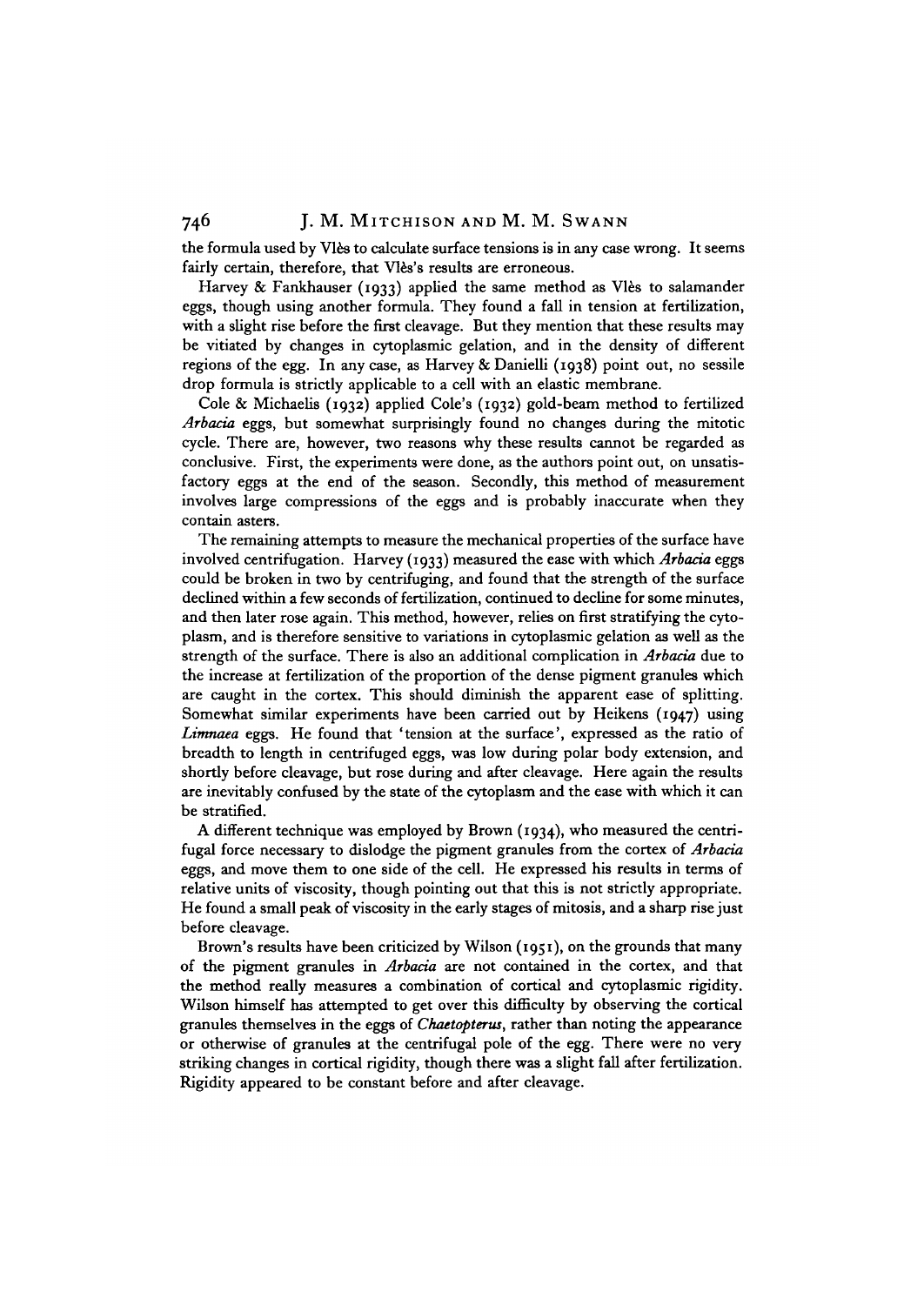Marsland (1951) used the same criterion as Wilson for observing the changes in cortical rigidity in *Arbacia* eggs, though in some earlier papers he had used Brown's criterion. He found a tenfold increase in the centrifugal force required to displace the cortical granules in a cleaving egg as compared with an unfertilized egg. This is in agreement with the increase in rigidity at cleavage which we find with the elastimeter, but is in direct opposition to Wilson's results. The difference may be due to the material used, though it seems unlikely that there could be such a fundamental difference in the mechanical properties of two eggs which are fairly similar in size, appearance, and general behaviour.

It is not altogether clear what property is measured by the force necessary to shift cortical granules. It is likely to be related to rigidity, but, as Wilson points out, it is more akin to shear strength. It may perhaps bear some relation to the yield point we have noticed in our own experiments. In any case, it must be emphasized that the measurements will be sensitive to changes in size and density of the granules themselves, and it is perhaps wiser to suspend judgement on the results until we have a better idea of what mechanical property is being measured.

A short but interesting series of experiments was carried out by Danielli (1952), who compressed dividing sea-urchin eggs beneath a fragment of cover-slip, and found that shortly before cleavage they exerted sufficient force to raise it. He has interpreted this as a rise in membrane tension, but it should be pointed out that such a conclusion does not necessarily follow since the rise in Young's modulus which we have found, would produce the same result without any rise in tension or internal pressure. For example, a punctured tennis ball, compressed by a weight, will raise the weight if the Young's modulus of the rubber is increased by moderate heating. Since there is a hole in the ball, there can be no increase in the internal pressure. It should be mentioned at this point that the decrease in the deformation at cleavage during the constant pressure runs (p. 737) is analogous to Danielli's experiment.

It is evident that these experiments cannot be regarded as wholly satisfactory, since none of them make it possible to distinguish between tension and rigidity in the membrane. Nevertheless, there does seem to be a certain consensus of opinion that, as we have found, the strength of the cell surface declines during the first interphase, and increases at cleavage.

#### III. *Relevance to theories of cleavage*

A full discussion of the relevance of these results to the various theories of the mechanism of cleavage would take too much space for the present paper. Nevertheless, it will be apparent without going into details that the main result of this work, the rise in Young's modulus over most if not all of the cell surface at the time of cleavage, is not what would be expected on the basis of some of the theories.

For instance, theories that ascribe the active role in cleavage to the mitotic figure, and a merely passive one to the cell surface (e.g. Gray, 1924; Dan, 1943), would not be expected to lead to such striking changes in Young's modulus as we have found **49 Exp. Biol. 32, 4**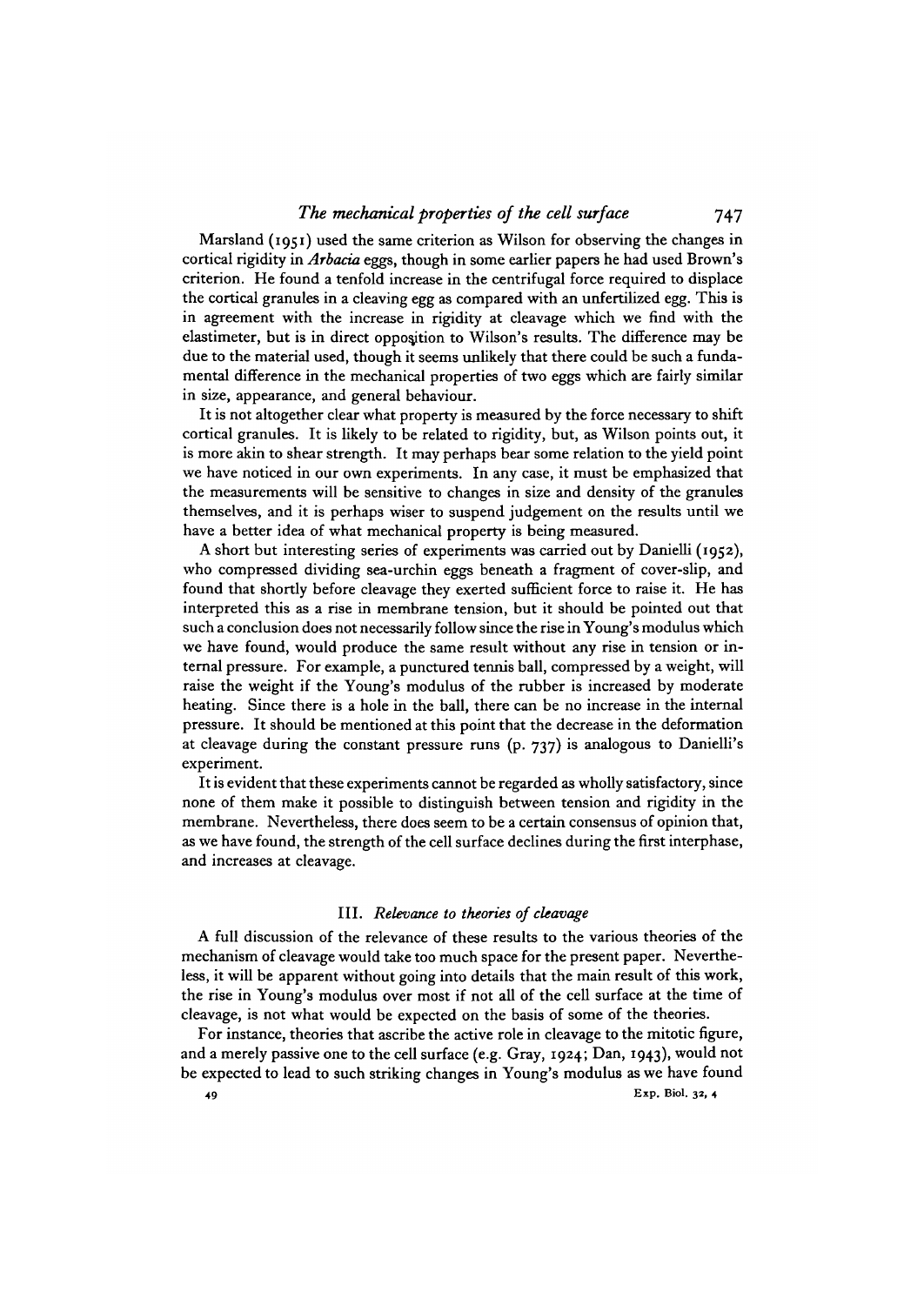nor should they lead to changes beginning before the visible onset of cleavage. Still less would the surface be expected to become about ten times more rigid at the very moment when it has to be passively extended. Moreover, cleavage by this means should lead to a tension in the surface and the evidence, such as it is, points to there being no tension at this time. We believe also that our earlier work on cleavage without asters in the presence of colchicine (Swarm, & Mitchison, 1953) and on the timing of optical changes in the cell surface (Mitchison & Swann, 1952) provide strong evidence against this type of theory.

Somewhat similar arguments tell against the group of theories that suppose cleavage to be brought about by a contractile ring in the cell surface in the region of the furrow (e.g. Chambers, 19386; Lewis, 1951; Marsland, 1951). There should, for instance, be evidence of different mechanical properties between the equatorial and polar regions of an egg that is cleaving, or about to cleave, but we have found no such evidence, nor have Selman & Waddington (1955) using our method on the very much larger amphibian egg. As before, it is highly improbable that the *whole* surface should get ten times stiffer at the very time when all but the equatorial ring has to be passively extended. The tension in the surface should also rise sharply, and while we have not been able to dispose of this possibility altogether, the evidence is certainly against it. Finally, there is our earlier work (Mitchison, 1952, 1953; Mitchison & Swann, 1952) on surface movements, optical changes and micro-dissection, which we believe also tells against any form of contractile ring theory.

The last group of theories depends on the expansion of the cell surface, either by growth (e.g. Schechtman, 1937; Selman & Waddington, 1955) or by molecular reorientation (Mitchison, 1952; Swann, 1952). Our present findings are not inconsistent with either of these two types of mechanism. Neither scheme should lead to an increase of tension in the surface. And while there is perhaps no obvious reason why growth should be associated with changes in rigidity, it might be argued that since growth is the result of an increased tendency to molecular aggregation, it should perhaps lead to an increased Young's modulus (compare, for example, the growth of the mitotic figure, or the growth of a crystal from the mother liquor). In the case of the 'expanding membrane' theory of cleavage, an increase in rigidity is very much to be expected, since the whole surface has to increase in area and force the furrow inwards.

Further discussion on the growth and expansion theories involves a detailed consideration of a number of points, and for this reason we propose to leave it to a later paper. It may be noted, however, that even on our own theory of expansion, there must be growth at some stage if the cell cortex is not to get progressively thinner. We are therefore inclined to consider the possibility of combining the two points of view, expansion by growth, and expansion by molecular reorientation, into a single theory. In any particular type of cell the contributions of the two mechanisms to cleavage would no doubt vary. In the case of the sea-urchin egg we believe that the evidence from the cell elastimeter, from surface movements and from optical changes all point to expansion by molecular reorientation over most of the egg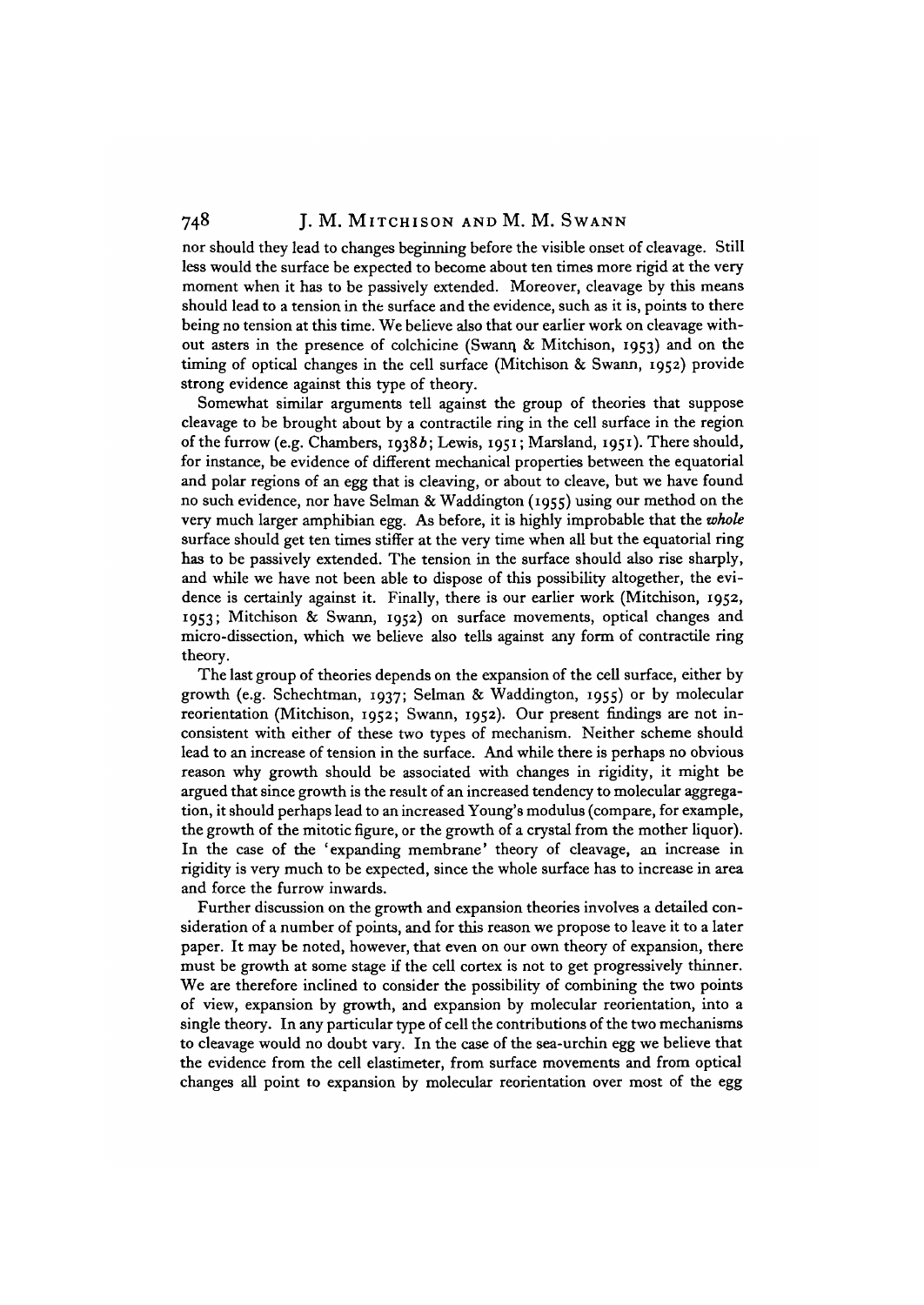surface being the more important process. In the very much larger amphibian egg, on the other hand, cleavage may be largely brought about by growth in the furrow.

#### SUMMARY

1. Measurements with the cell elastimeter on the stiffness of the cell membrane of fertilized sea-urchin eggs show the following general features. There is a sudden rise at fertilization, followed by a fall during the early sperm aster stage to the lowest value reached during development (a Young's modulus of about  $\sigma$  58 x 10<sup>4</sup> dynes/ cm.<sup>8</sup> ). The stiffness rises slowly until metaphase, after which it rises rapidly to reach a maximum during late anaphase and early cleavage (6.81  $\times$  10<sup>4</sup> dynes/cm.<sup>2</sup>). During the later stages of cleavage the stiffness falls again and reaches a value in the second interphase which is about twice as high as in the first interphase. Measurements on naked eggs in calcium-free sea water indicate that the slow rise in metaphase is due to the development of the hyaline layer.

2. Measurements on swollen and shrunken eggs at cleavage indicate that there is no internal pressure in the eggs at this stage, but similar experiments with eggs at the sperm aster stage yield anomalous results. Observations on the wrinkling point in shrunken eggs show that the *maximum possible* internal pressure is 19 dynes/cm.2 for sperm aster eggs and 500 dynes/cm.<sup>2</sup> for cleaving eggs.

3. The bearing of these results on various theories of the mechanism of cleavage is briefly discussed. The rise in Young's modulus of the whole cell surface at cleavage argues against theories depending on the action of the spindle and asters, and against theories proposing a contractile ring in the surface. The rise is, however, what might be expected on the basis of the expanding membrane theory.

Some of the work described in this paper was done while the authors were at the Department of Zoology, University of Cambridge, and it is a pleasure to acknowledge our thanks to Prof. Sir James Gray for his help and encouragement. We also wish to thank the Directors and Staff of the Marine Station, Millport, and the Stazione Zoologica, Naples, for their assistance in these experiments.

# ADDENDUM

Since completing this work, we have read an interesting paper by Vlès (1933) on the mechanical deformation of sea-urchin eggs. Vlès used an apparatus which was similar in principle to our cell elastimeter, but he was concerned only with very great deformations when the egg was either largely or completely sucked up into the pipette. Using an approximate method, he arrived at a value of about 10<sup>3</sup> dynes/ cm.<sup>2</sup> for the Young's modulus of the cell surface of unfertilized eggs. This is about one-tenth of the value we have found, but, as Vies himself pointed out, his method only gave an estimate of the order of magnitude of the modulus. He also made a series of measurements on the return of the deformed egg to its original shape, and some observations on fertilized eggs which had been deformed within their fertilization membranes.